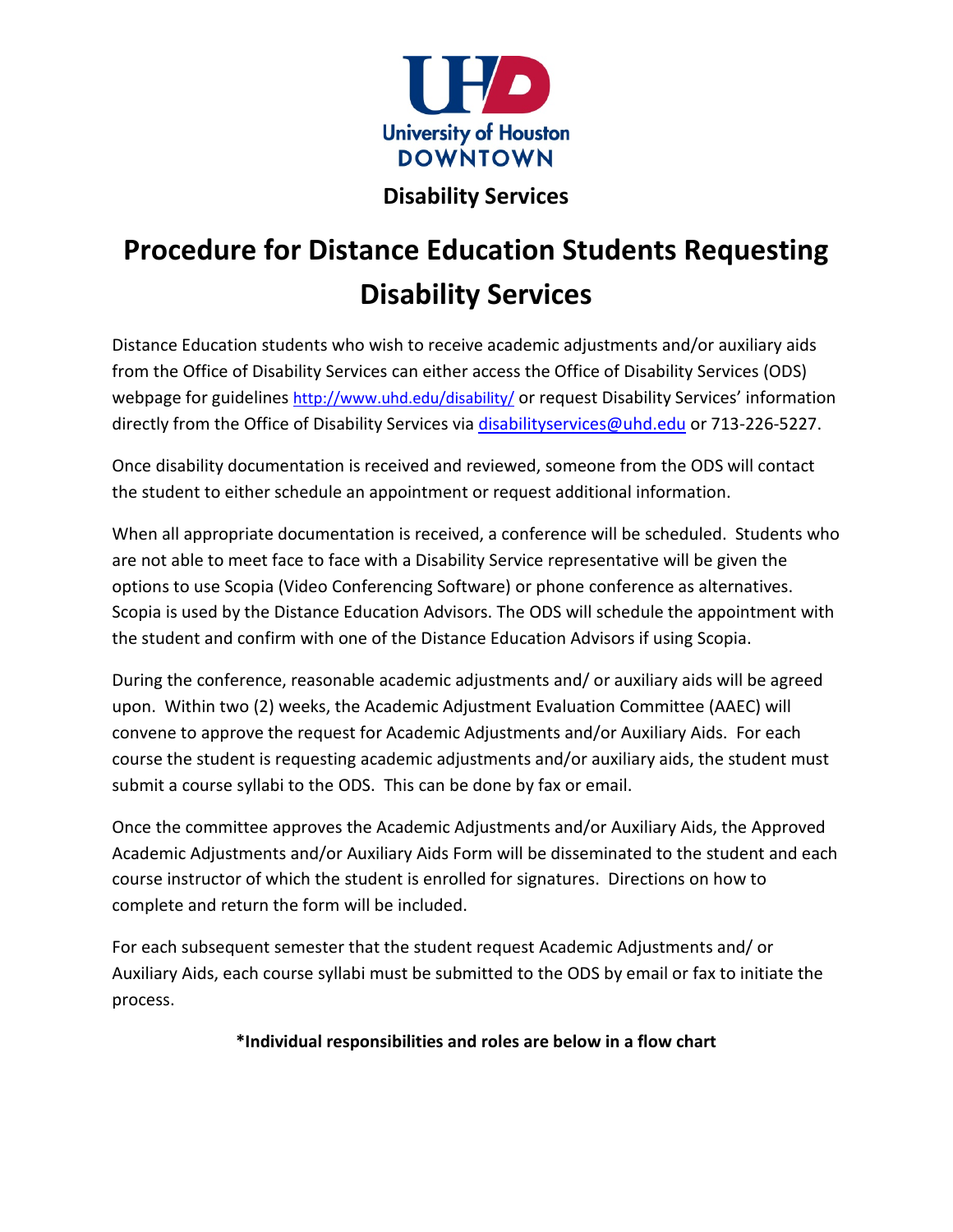## **Students' Responsibility**



### **Distance Ed Advisors' Role**

• Upon request, the Distance Ed Advisor will give the student information on the Office of Disability Services or guide them to the ODS webpage.

1

2

• The Distance Ed Advisor will assist the ODS and student in using the Scopia program if needed for the one on one conference with a Disability Services' representative.